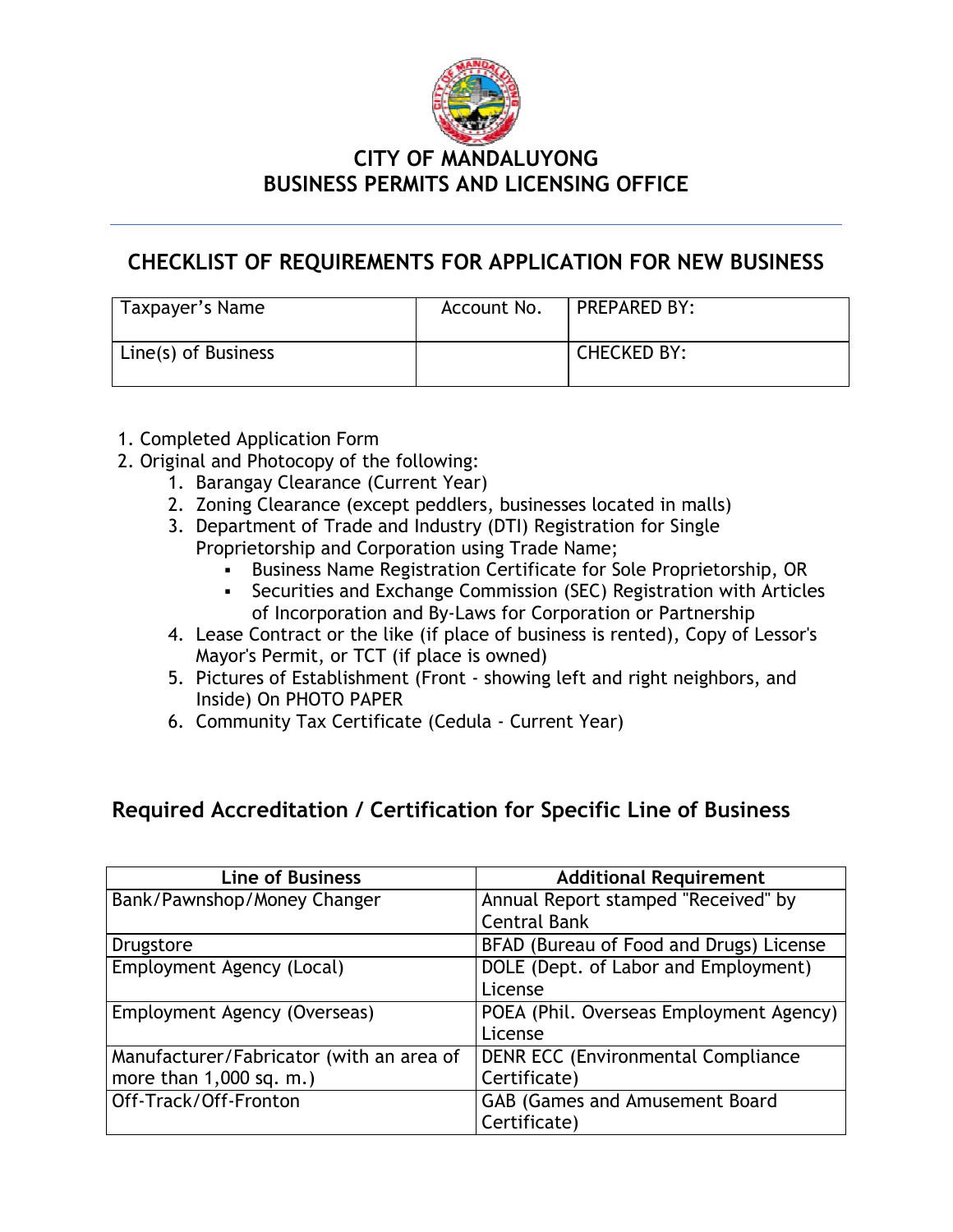| Peddler/Flea Market/Stall Holder | <b>Task Force Ordinance Clearance</b>      |
|----------------------------------|--------------------------------------------|
| <b>Rehabilitation Clinic</b>     | DOH (Dept. of Health) Clearance            |
| Repair/Motor Shops               | DTI (Department of Trade and Industry)     |
|                                  | Accreditation                              |
| <b>Rice Retailer</b>             | NFA (National Food Authority) License      |
| Security Agency                  | <b>SAGSD (Security Agencies and Guards</b> |
|                                  | Supervision Division) License              |
| <b>Travel Agency</b>             | DOT (Department of Tourism)                |
|                                  | Accreditation                              |
| <b>Video Rentals</b>             | OMB (Optical Media Board) License          |
| <b>Water Refilling Station</b>   | City Health Dept. (Result of water test)   |

# **Additional Requirements for Specific Lines of Business**

| <b>Line of Business</b>                        | <b>Additional Requirements</b>         |
|------------------------------------------------|----------------------------------------|
| $\mathbf{A}$<br>Barber Shop (Number of chairs: | Memorandum of Agreement (MOA)          |
|                                                | Stamped "Registered" by Health Dept.   |
| Beauty Parlor/Skin Care Clinic *               | Memorandum of Agreement (MOA)          |
|                                                | Stamped "Registered" by Health Dept.   |
| Beer Garden and the like                       | Memorandum of Agreement (MOA)          |
|                                                | Stamped "Registered" by Health Dept.   |
|                                                | and Anti-Vice                          |
| Billiard Halls (Number of tables:              | Memorandum of Agreement (MOA)          |
| <b>Cable Installers</b>                        | Memorandum of Agreement (MOA)          |
| Clinical Laboratories/Rehab Centers            | Memorandum of Agreement (MOA)          |
|                                                | Stamped "Registered" by Health Dept.   |
| Computer Shop (Number of Units:                | Memorandum of Agreement (MOA)          |
|                                                | Picture of Establishment with "NO PC   |
|                                                | GAMING" signage posted (if applicable) |
| Eateries/Restaurants and the like              | Memorandum of Agreement (MOA)          |
|                                                | Stamped "Registered" by Health Dept.   |
| <b>Fabricators</b>                             | Memorandum of Agreement (MOA)          |
| <b>Gasoline Stations</b>                       | Memorandum of Agreement (MOA) to       |
|                                                | declare Flammables, Volume capacity    |
| Junkshops                                      | Memorandum of Agreement (MOA)          |
|                                                | Waiver                                 |
|                                                | Current photo to show compliance to    |
|                                                | MOA conditions regarding orderliness   |
| Lessors: [ ] Commercial [ ] Residential        | Memorandum of Agreement (MOA)          |
| If building, number of stories:                |                                        |
| Number of units for rent:                      |                                        |
| <b>LPG Dealers</b>                             | <b>Fire Department Clearance</b>       |
| Manufacturers                                  | Memorandum of Agreement (MOA)          |
|                                                | Stamped "Registered" by Health Dept.   |
| Massage Parlor/Therapeutic and                 | Memorandum of Agreement (MOA)          |
| Reflexology clinics                            | Stamped "Registered" by Health Dept.   |